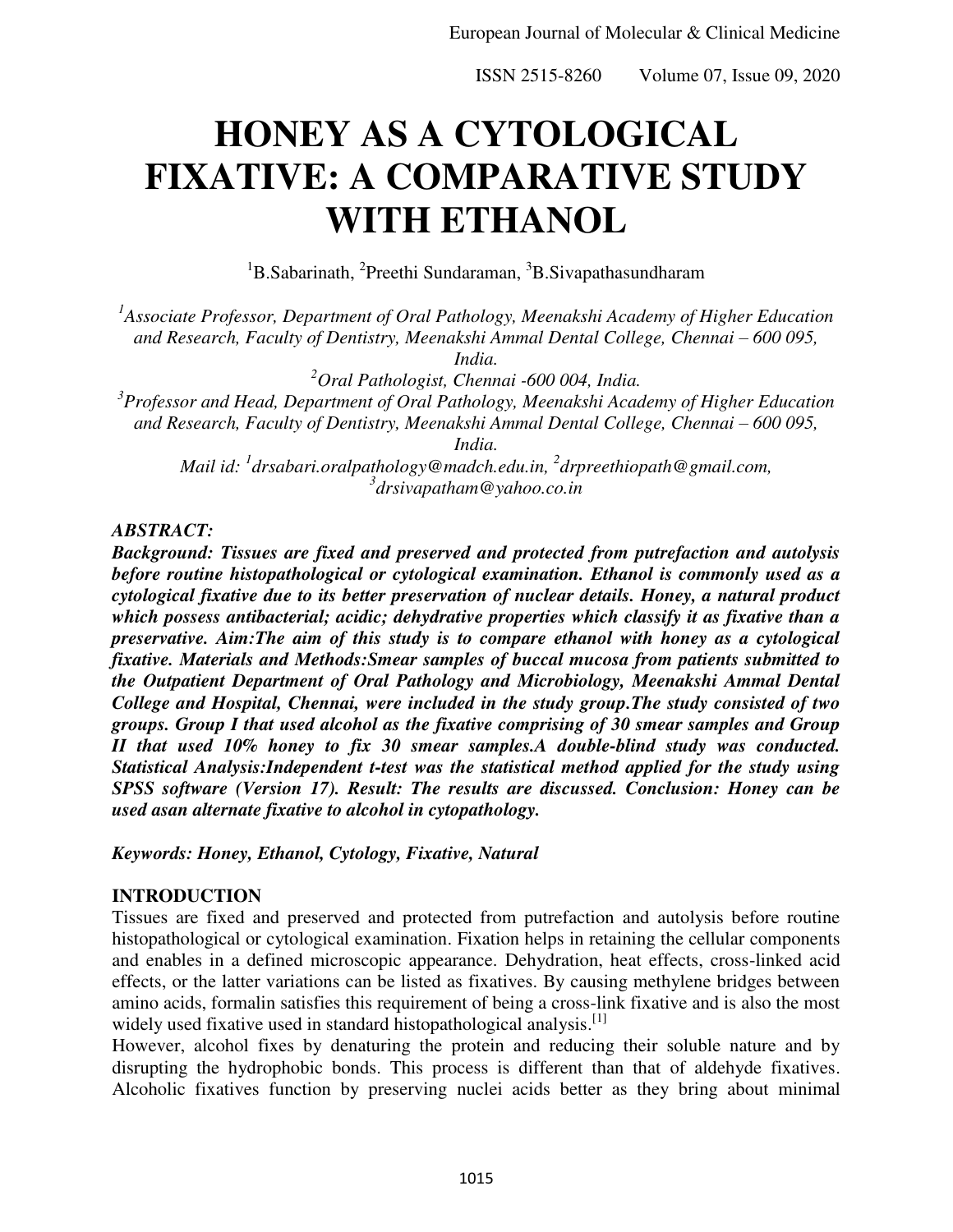chemical change. This minimal loss of tissue concentration if due to the rapid tissue penetration and low molecular weight. Ethanol and Methanol for this purpose are more commonly used for frozen sections and smears.[2]

Nevertheless, an ideal fixative should be easy to use, preserve sufficient material and allow high quality histology. Some literature studies prove the beneficial effects of honey in histology based on its antibacterial, acidic and dehydrative properties <sup>[3]</sup> along with its anti-autolysis and tissue hardening property.<sup>[4]</sup> These properties classify honey as a fixative more than a preservative. Tests have been carried out [5] and are still being carried out on the effectiveness of honey as a histological fixative, but not many studies on the use of honey as a cytological fixative are current. This pilot study was undertaken to assess the role of honey as an adjunct to alcohol in cytology.

### **MATERIALS AND METHODS**

The research group included smear samples of buccal mucosa collected from patients who after receiving written permission, referred to the Oral Pathology and Microbiology Outpatient Department, Meenakshi Ammal Dental College and Hospital, Chennai. As the study focused on demonstrating the honey's fixative powers, lesion patients were ruled out. The study consisted of two groups. Group I that used alcohol as the fixative comprising of 30 smear samples and Group II that used 10% honey to fix 30 smear samples.Each smear category was set for 30 minutes in its accompanying solution, alcohol or honey, and then subjected to routine cytological processing. The tissues were then stained and subjected to examination under the compound microscope with hematoxylin and eosin. There was a double-blind analysis carried out. All 60 slides were analyzed by three observers for criteria such as nuclear staining and particulars, cytoplasmic staining and information, and context staining. The methodological approach used for the analysis using SPSS tools was the unbiased t-test (Version 17)

### **RESULTS**

Similar staining features were seen in the smears fixed in honey and alcohol. The overall tissue architecture for honey fixed smears was close to that of alcohol fixed smears in specifics such as cell and nuclear size. The nuclear staining was excellent for honey in 14 cases compared to 9 cases of alcohol used as fixative. However, the cytoplasmic staining and cytoplasmic detailing was at par for honey with alcoholic fixatives. Only 3 slides showed fair nuclear details for honey fixatives with good to excellent detailing compared to alcoholic fixatives. Background staining was absent in 20 slides for honey fixation which was slightly lesser than that of alcohol.

### **DISCUSSION**

Honey has been used for the treatment of ulcers and bed sores or other surface infections arising from burns and wounds because of its antibacterial and therapeutic properties. <sup>[6]</sup>Multi resistant bacteria led to the rediscovery of these properties of honey that was ignored by current day medicine. <sup>[3,7-9]</sup>The usage of honey in routine histopathological or cytological fixation is still debatable. For this cause, the research was performed to test honey's efficacy as a cytological fixative.

A pilot study was conducted with a total of 60 smears divided equally among the two groups of alcoholic fixative and honey fixative (Commercially available Dabur Honey, Dabur India Limited, Solan, India,) for 30 min. The tissues were then stained with hematoxylin and eosin and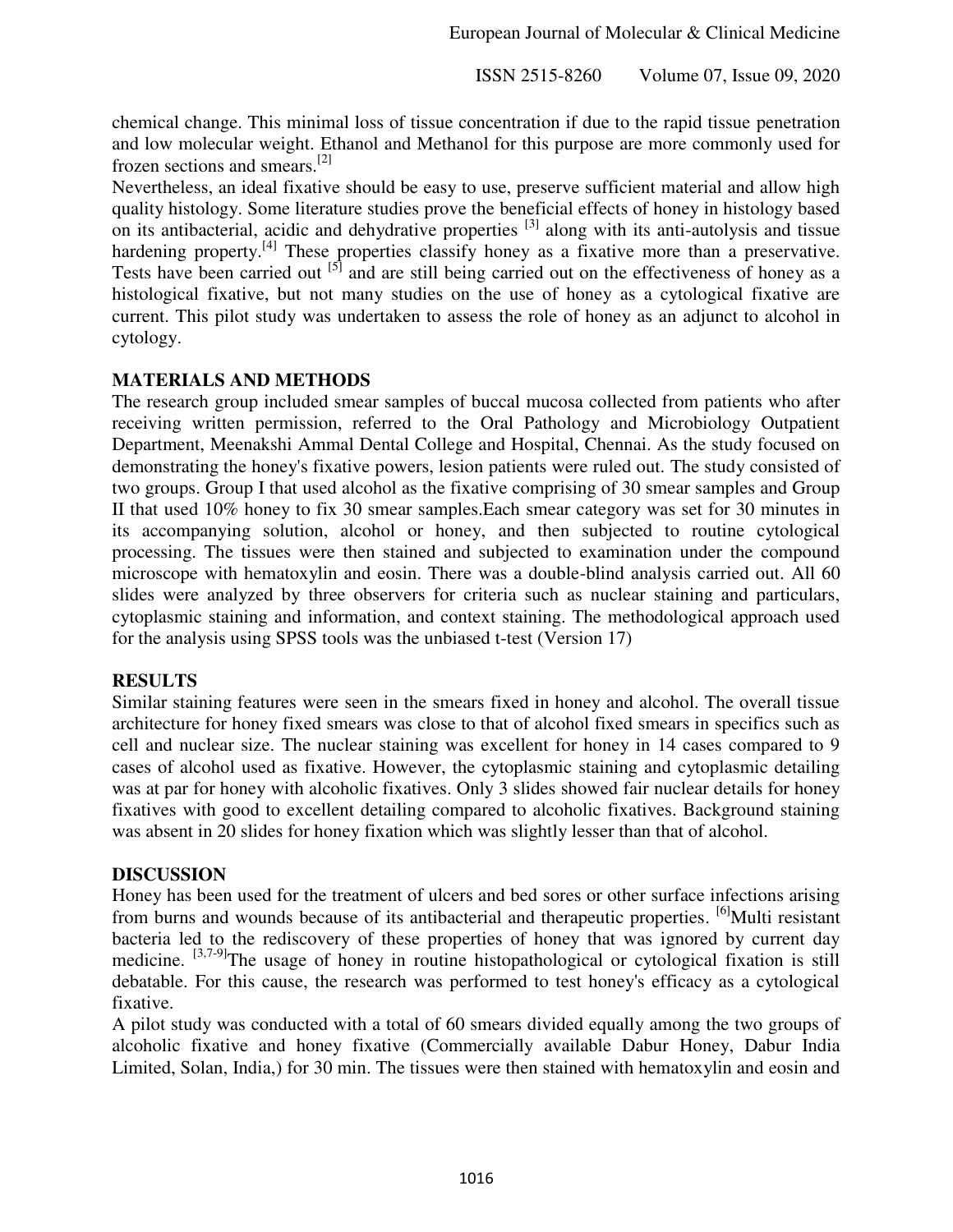three observers were subjected to an evaluation. The findings of this analysis revealed comparative results of mild differences in context staining for honey and alcohol.

Fixatives react with tissue constituents either altering their configuration or by introducing artifacts in them.  $[10]$  Low pH do not favour the staining of cytoplasm but honey contain hydrolytic enzymes like lyzozymes. <sup>[11]</sup> which are active at low pH and act as a potent antibacterial agent. <sup>[12]</sup> Apart from the antibacterial effect honey seems to contain minerals, trace elements, vitamins like sodium, potassium, calcium, chlorine, Vitamin B complex and vitamin C, and so on. [13] The putrefactive nature of honey could be attributed to the presence of fatty acids, lipds, amylases and hydrogen peroxide.  $[14-17]$  Due to the above mentioned properties of honey, the nuclear and cytoplasmic specifics were well noted in the present analysis (Figure 1a and Figure 1b)



Figure 1a. 4x view of cytological smear fixed with honey showing clear details of nuclear & cytoplasmic staining

Figure 1b. 10x view showing polygonal squamous cells with prominent nuclear & cytoplasmic staining

Rahma AI-Maainil and Philip Bryant<sup>[3]</sup> in their study used  $10\%$  honey as a fixative in comparison with formalin which proved to have similar results.In a study conducted by the fixed tissue sections showed satisfactory results in terms of cytoplasmic and nuclear study similar to that observed in our current study. [18] Various studies have been conducted in the past on the effectiveness of honey as a fixative and results have revealed honey preserved tissues show adequate fixation and preservation of architecture upto 12 hours beyond which tissue quality was compromised due to cell swelling and nuclear shrinkage.<sup>[6]</sup>

In a study conducted by Godwin et al  $^{[19]}$ , the properties of honey in wound healing and autolysis and putrefaction protection were evaluated. It was seen honey showed similar properties of formol saline whereas in a similar study by Shankargoudaet al  $^{[20]}$  The cytoplasmic and nuclear details were satisfactory, but uneven staining areas were also seen. In contrast the present study showed the staining was seen uniform similar to that of alcohol. (Figure 2a and 2b)



Figure 2a. 10x view of cytological smear fixed with alcohol showing polygonal squamous cells with prominent nuclear & cytoplasmic staining

Figure 2b. 10x view of cytological smear fixed with honey showing polygonal squamous cells with prominent nuclear & cytoplasmic staining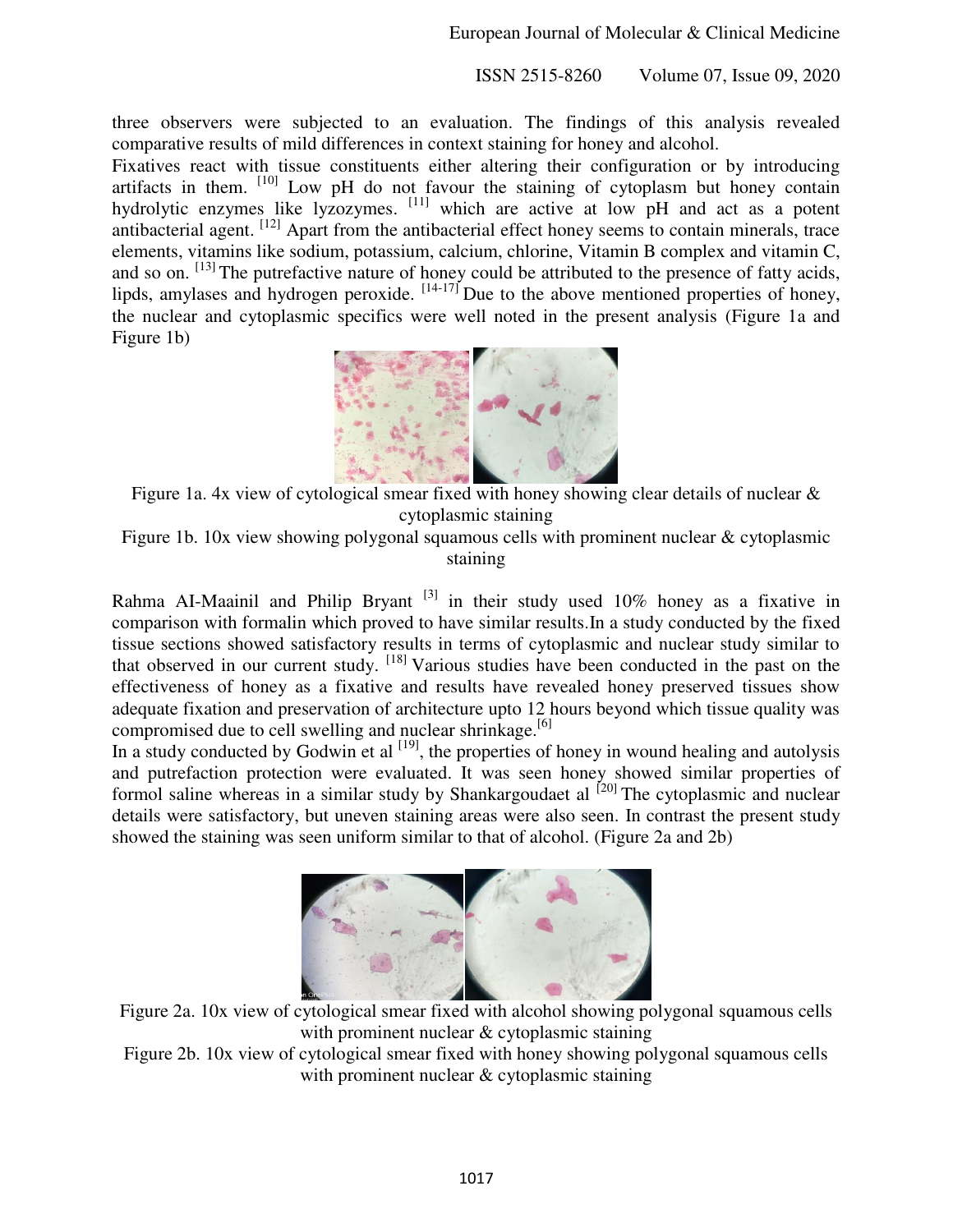It was seen in this study the quality of fixation with honey did not differ considerably with that of alcohol (Figure 3). Though alcohol has been proves to be an effective fixative, an adjunct is always beneficial with the current advancements of histotechnology. Honey is readily available in India but more studies with larger sample size has to be conducted for better results.



Figure 3. 10x view of cytological smear fixed with honey showing polygonal squamous epithelial cells with prominent nuclear & cytoplasmic staining

# **CONCLUSION**

The above study has concluded so far as an effective cytological fixative. Honey, with no known toxicity, is readily available. This can be used as an alternate fixative to alcohol in cytopathology.

# **REFERENCES**

- [1]. Mathilda Boon. Vitalizing Cervical Cytology by Exploiting Cytologic Fixatives for DNA Preservation. Journal of American society of cytopathology 2012; 1(1): S121.
- [2]. Mythily Srinivasan, Daniel Sedmak, and Scott Jewell. Effect of Fixatives and Tissue Processing on the Content and Integrity of Nucleic Acids. Am J Pathol. 2002; 161(6): 1961–1971.
- [3]. Al-Maaini R, Bryant P. The effectiveness of honey as a substitute for formalin in the histological fixation of tissue. J Histochem. 2006;3:173–76.
- [4]. Avwioro G, Bankole J, Iyiola S, Avwioro T, Ankinola G. One of the properties of honey in wound healing is prevention of autolysis. Pharm Lett. 2010;2:321–5.
- [5]. B. Sabarinath, B. Sivapathasundharam, M. Sathyakumar. Fixative properties of honey in comparison with formalin. Journal of Histotechnology 2014; 21(1): 21-25.
- [6]. ShankargoudaPatil, Roopa S. Rao, Anveeta Agarwal, A. Thirumal Raj. Instant Transport Media for Biopsied Soft Tissue Specimens: A Comparative Study. Scientifica, vol. 2015, Article ID 876531, 5 pages, 2015.
- [7]. Bergman A, Yanai J, Weiss J, Bell D, David MP. Acceleration of wound healing by topical application of honey. An animal model. Am. J. Surg. 1983; 145: 374–376.
- [8]. Molan PC. Why honey is effective as a medicine. Its use in modern medicine. Bee World 1999; 80: 80–92.
- [9]. Subrahmanyam M. A prospective randomised clinical and histological study of superficial burn wound healing with honey and silver sulfadiazine. Burns 1998; 24: 157–161.
- [10]. CFA Culling. Handbook of histopathological and histochemical techniques. 3rd Ed. Butterworths, London. 1976, 29-61.
- [11]. W Mohrig; R Messner. ActaBiologcaMedicaGermanica 1993, 21, 85-95.
- [12]. OG Avwioro. Histochemistry and Tissue Pathology. Claverianun Press. Ibadan, Nigeria. 2002.
- [13]. EA Crane. Book of Honey, published in New York Charles Scribner's Sons. 1980.